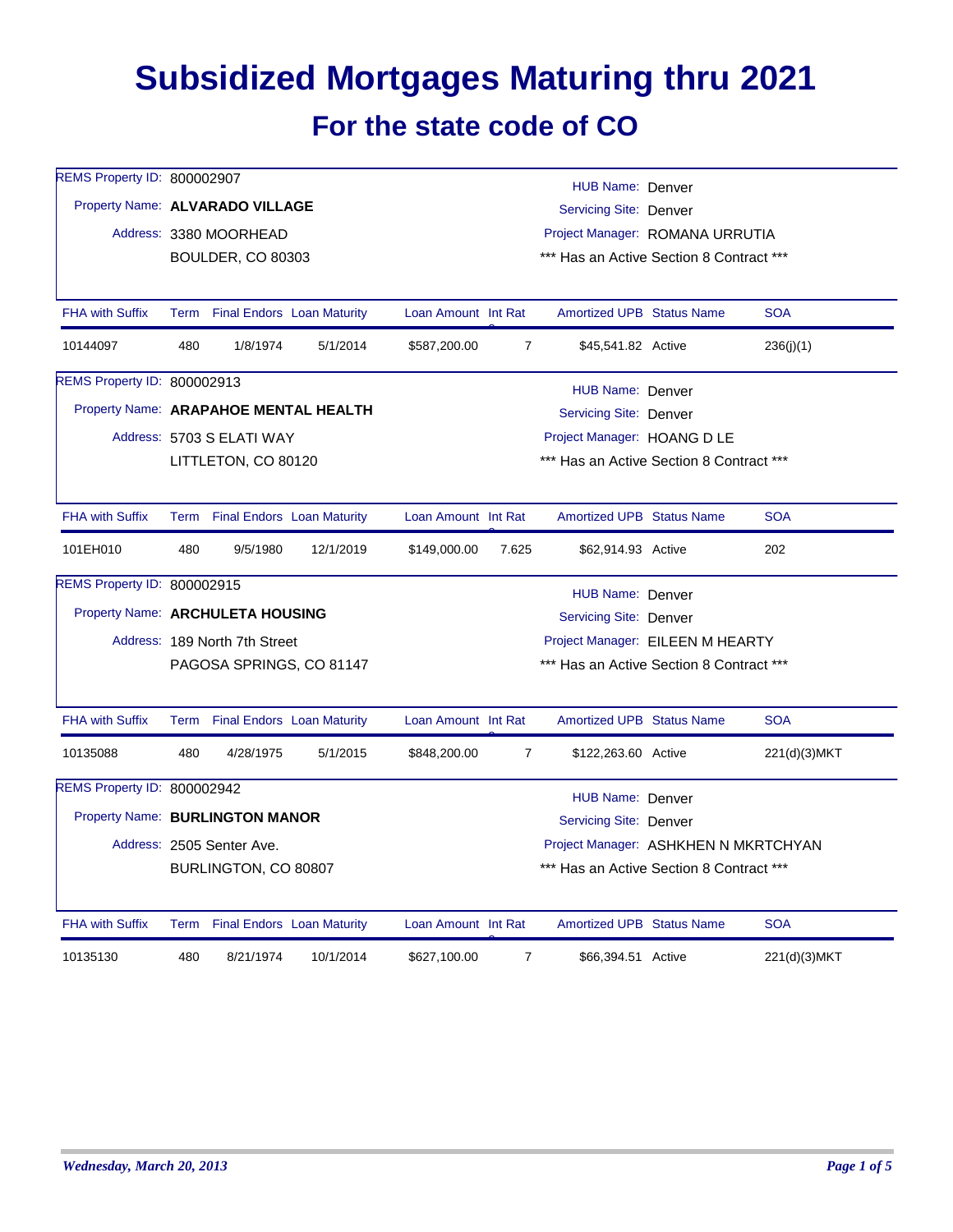| REMS Property ID: 800002970          |                                                                                  |                                 |           |                                  |                                          | HUB Name: Denver                         |  |              |  |  |
|--------------------------------------|----------------------------------------------------------------------------------|---------------------------------|-----------|----------------------------------|------------------------------------------|------------------------------------------|--|--------------|--|--|
|                                      | Property Name: COLUMBINE COURT<br>Servicing Site: Denver                         |                                 |           |                                  |                                          |                                          |  |              |  |  |
|                                      | Project Manager: ERIC D GARCIA<br>Address: 400 SECOND STREET                     |                                 |           |                                  |                                          |                                          |  |              |  |  |
|                                      |                                                                                  | FORT LUPTON, CO 80621           |           |                                  |                                          | *** Has an Active Section 8 Contract *** |  |              |  |  |
|                                      |                                                                                  |                                 |           |                                  |                                          |                                          |  |              |  |  |
| <b>FHA with Suffix</b>               |                                                                                  | Term Final Endors Loan Maturity |           | Loan Amount Int Rat              |                                          | <b>Amortized UPB Status Name</b>         |  | <b>SOA</b>   |  |  |
| 10135228                             | 480                                                                              | 5/15/1980                       | 6/1/2020  | \$835,600.00                     | $\overline{7}$                           | \$350,368.49 Active                      |  | 221(d)(3)MKT |  |  |
| REMS Property ID: 800079573          |                                                                                  |                                 |           |                                  |                                          |                                          |  |              |  |  |
|                                      | HUB Name: Denver<br>Property Name: CORONADO RESIDENCES<br>Servicing Site: Denver |                                 |           |                                  |                                          |                                          |  |              |  |  |
|                                      |                                                                                  | Address: 1909 CORONADO PARKWAY  |           |                                  |                                          | Project Manager: TERRE JONES             |  |              |  |  |
|                                      |                                                                                  | THORNTON, CO 80229              |           |                                  |                                          | *** Has an Active Section 8 Contract *** |  |              |  |  |
|                                      |                                                                                  |                                 |           |                                  |                                          |                                          |  |              |  |  |
| <b>FHA with Suffix</b>               |                                                                                  | Term Final Endors Loan Maturity |           | Loan Amount Int Rat              |                                          | <b>Amortized UPB Status Name</b>         |  | <b>SOA</b>   |  |  |
| 101EH145                             | 297                                                                              |                                 | 12/1/2019 | \$173,210.27                     | 7.625                                    | \$82,004.00 Active                       |  | 202          |  |  |
| REMS Property ID: 800002986          |                                                                                  |                                 |           |                                  |                                          | HUB Name: Denver                         |  |              |  |  |
| Property Name: DENVER NORTHEAST APTS |                                                                                  |                                 |           |                                  |                                          | Servicing Site: Denver                   |  |              |  |  |
|                                      |                                                                                  | Address: 3501 High Street       |           | Project Manager: AUDREY A MAILES |                                          |                                          |  |              |  |  |
|                                      |                                                                                  | <b>DENVER, CO 80205</b>         |           |                                  | *** Has an Active Section 8 Contract *** |                                          |  |              |  |  |
|                                      |                                                                                  |                                 |           |                                  |                                          |                                          |  |              |  |  |
| <b>FHA with Suffix</b>               |                                                                                  | Term Final Endors Loan Maturity |           | Loan Amount Int Rat              |                                          | <b>Amortized UPB Status Name</b>         |  | <b>SOA</b>   |  |  |
| 10135255                             | 480                                                                              | 8/13/1981                       | 2/1/2020  | \$293,769.00                     | 8                                        | \$202,356.24 Active                      |  | 221(d)(4)MKT |  |  |
| REMS Property ID: 800002991          |                                                                                  |                                 |           |                                  |                                          | HUB Name: Denver                         |  |              |  |  |
| Property Name: DMA PLAZA I           |                                                                                  |                                 |           |                                  |                                          | Servicing Site: Denver                   |  |              |  |  |
|                                      |                                                                                  | Address: 300 REMINGTON ST       |           |                                  |                                          | Project Manager: CRAIG A NELSON          |  |              |  |  |
|                                      |                                                                                  | FORT COLLINS, CO 80524          |           |                                  |                                          | *** Has an Active Section 8 Contract *** |  |              |  |  |
|                                      |                                                                                  |                                 |           |                                  |                                          |                                          |  |              |  |  |
| <b>FHA with Suffix</b>               |                                                                                  | Term Final Endors Loan Maturity |           | Loan Amount Int Rat              |                                          | Amortized UPB Status Name                |  | <b>SOA</b>   |  |  |
| 10144078                             | 480                                                                              | 9/12/1974                       | 10/1/2014 | \$1,600,700.00                   | 7                                        | \$169,480.32 Active                      |  | 236(j)(1)    |  |  |
| REMS Property ID: 800003015          |                                                                                  |                                 |           |                                  |                                          | <b>HUB Name: Denver</b>                  |  |              |  |  |
| Property Name: GATEWAY VILLAGE APTS  |                                                                                  |                                 |           |                                  |                                          | <b>Servicing Site: Denver</b>            |  |              |  |  |
|                                      |                                                                                  | Address: 414 Southridge Rd.     |           |                                  |                                          | Project Manager: AUDREY A MAILES         |  |              |  |  |
|                                      |                                                                                  | FORT MORGAN, CO 80701           |           |                                  |                                          | *** Has an Active Section 8 Contract *** |  |              |  |  |
|                                      |                                                                                  |                                 |           |                                  |                                          |                                          |  |              |  |  |
| <b>FHA with Suffix</b>               |                                                                                  | Term Final Endors Loan Maturity |           | Loan Amount Int Rat              |                                          | Amortized UPB Status Name                |  | <b>SOA</b>   |  |  |
| 10144145                             | 480                                                                              | 8/9/1976                        | 9/1/2016  | \$1,523,600.00                   | 8.25                                     | \$387,590.76 Active                      |  | 236(j)(1)    |  |  |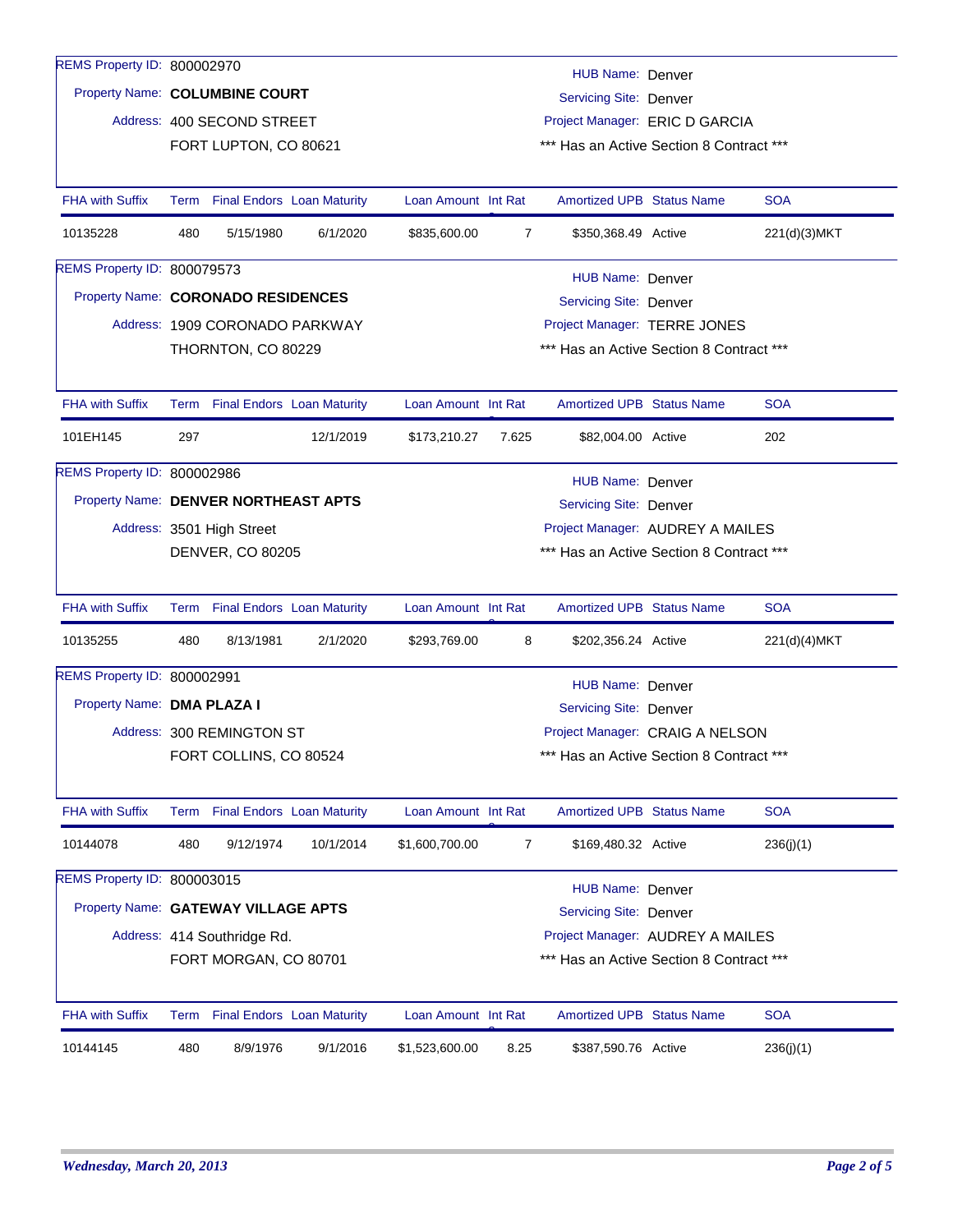| REMS Property ID: 800003019       |                                                                                             |                                   |                                             |                     |                                 | HUB Name: Denver                                                                 |  |            |  |  |
|-----------------------------------|---------------------------------------------------------------------------------------------|-----------------------------------|---------------------------------------------|---------------------|---------------------------------|----------------------------------------------------------------------------------|--|------------|--|--|
|                                   | Property Name: GOLDEN MAPLE VILLA<br><b>Servicing Site: Denver</b>                          |                                   |                                             |                     |                                 |                                                                                  |  |            |  |  |
|                                   |                                                                                             | Address: 212 MAPLE AVE            |                                             |                     | Project Manager: CRAIG A NELSON |                                                                                  |  |            |  |  |
|                                   |                                                                                             | LA JUNTA, CO 81050                |                                             |                     |                                 | *** Has an Active Section 8 Contract ***                                         |  |            |  |  |
|                                   |                                                                                             |                                   |                                             |                     |                                 |                                                                                  |  |            |  |  |
| <b>FHA with Suffix</b>            |                                                                                             | Term Final Endors Loan Maturity   |                                             | Loan Amount Int Rat |                                 | <b>Amortized UPB Status Name</b>                                                 |  | <b>SOA</b> |  |  |
| 101EH004                          | 480                                                                                         | 6/11/1980                         | 3/1/2020                                    | \$649,300.00        | 7.625                           | \$281,360.21 Active                                                              |  | 202        |  |  |
| REMS Property ID: 800003020       |                                                                                             |                                   |                                             |                     |                                 |                                                                                  |  |            |  |  |
|                                   | <b>HUB Name: Denver</b><br>Property Name: GOLDEN SPIKE APARTMENTS<br>Servicing Site: Denver |                                   |                                             |                     |                                 |                                                                                  |  |            |  |  |
|                                   |                                                                                             | Address: 3000 W. Yale Ave.        |                                             |                     |                                 | Project Manager: TERRE JONES                                                     |  |            |  |  |
|                                   |                                                                                             | DENVER, CO 80219                  |                                             |                     |                                 | *** Has an Active Section 8 Contract ***                                         |  |            |  |  |
|                                   |                                                                                             |                                   |                                             |                     |                                 |                                                                                  |  |            |  |  |
| <b>FHA with Suffix</b>            |                                                                                             | Term Final Endors Loan Maturity   |                                             | Loan Amount Int Rat |                                 | <b>Amortized UPB Status Name</b>                                                 |  | <b>SOA</b> |  |  |
| 10144026                          | 480                                                                                         | 2/10/1976                         | 4/1/2016                                    | \$3,288,900.00      | 8.5                             | \$763,754.06 Active                                                              |  | 236(j)(1)  |  |  |
| REMS Property ID: 800003044       |                                                                                             |                                   |                                             |                     |                                 |                                                                                  |  |            |  |  |
| Property Name: HOLLY PARK EAST    |                                                                                             |                                   | HUB Name: Denver                            |                     |                                 |                                                                                  |  |            |  |  |
|                                   |                                                                                             |                                   |                                             |                     |                                 | <b>Servicing Site: Denver</b>                                                    |  |            |  |  |
|                                   |                                                                                             | Address: 5520 E 60TH AVE          |                                             |                     |                                 | Project Manager: TERRE JONES                                                     |  |            |  |  |
|                                   |                                                                                             | COMMERCE CITY, CO 80022           |                                             |                     |                                 | *** Has an Active Section 8 Contract ***                                         |  |            |  |  |
| <b>FHA with Suffix</b>            | Term                                                                                        | <b>Final Endors Loan Maturity</b> |                                             | Loan Amount Int Rat |                                 | <b>Amortized UPB Status Name</b>                                                 |  | <b>SOA</b> |  |  |
| 10144063                          | 480                                                                                         | 12/21/1973                        | 1/1/2014                                    | \$353,830.00        | $\overline{7}$                  | \$52,736.54 Active                                                               |  | 236(j)(1)  |  |  |
| REMS Property ID: 800003052       |                                                                                             |                                   |                                             |                     |                                 | HUB Name: Denver                                                                 |  |            |  |  |
| Property Name: INDEPENDENT LIVING |                                                                                             |                                   |                                             |                     |                                 | Servicing Site: Denver                                                           |  |            |  |  |
|                                   |                                                                                             | Address: 119 11TH AVE             |                                             |                     |                                 |                                                                                  |  |            |  |  |
|                                   |                                                                                             | LONGMONT, CO 80501                |                                             |                     |                                 | Project Manager: MARYELLEN MCFARLANE<br>*** Has an Active Section 8 Contract *** |  |            |  |  |
|                                   |                                                                                             |                                   |                                             |                     |                                 |                                                                                  |  |            |  |  |
| FHA with Suffix                   |                                                                                             | Term Final Endors Loan Maturity   |                                             | Loan Amount Int Rat |                                 | <b>Amortized UPB Status Name</b>                                                 |  | <b>SOA</b> |  |  |
| 101EH013                          | 480                                                                                         | 10/28/1980                        | 12/1/2019                                   | \$155,400.00        | 7.625                           | \$65,473.48 Active                                                               |  | 202        |  |  |
| REMS Property ID: 800003054       |                                                                                             |                                   |                                             |                     |                                 |                                                                                  |  |            |  |  |
|                                   |                                                                                             |                                   | Property Name: JEFFERSON THERAPEUTIC LIVING |                     |                                 | <b>HUB Name: Denver</b>                                                          |  |            |  |  |
|                                   |                                                                                             | Address: 4531 EVERETT COURT       |                                             |                     |                                 | Servicing Site: Denver<br>Project Manager: DIANNE MONTOYA                        |  |            |  |  |
|                                   |                                                                                             |                                   |                                             |                     |                                 |                                                                                  |  |            |  |  |
|                                   |                                                                                             | WHEAT RIDGE, CO 80033             |                                             |                     |                                 | *** Has an Active Section 8 Contract ***                                         |  |            |  |  |
| <b>FHA with Suffix</b>            |                                                                                             | Term Final Endors Loan Maturity   |                                             | Loan Amount Int Rat |                                 | <b>Amortized UPB Status Name</b>                                                 |  | <b>SOA</b> |  |  |
| 101EH144                          | 297                                                                                         | 3/1/1995                          | 12/1/2019                                   | \$159,886.41        | 7.625                           | \$75,693.23 Active                                                               |  | 202        |  |  |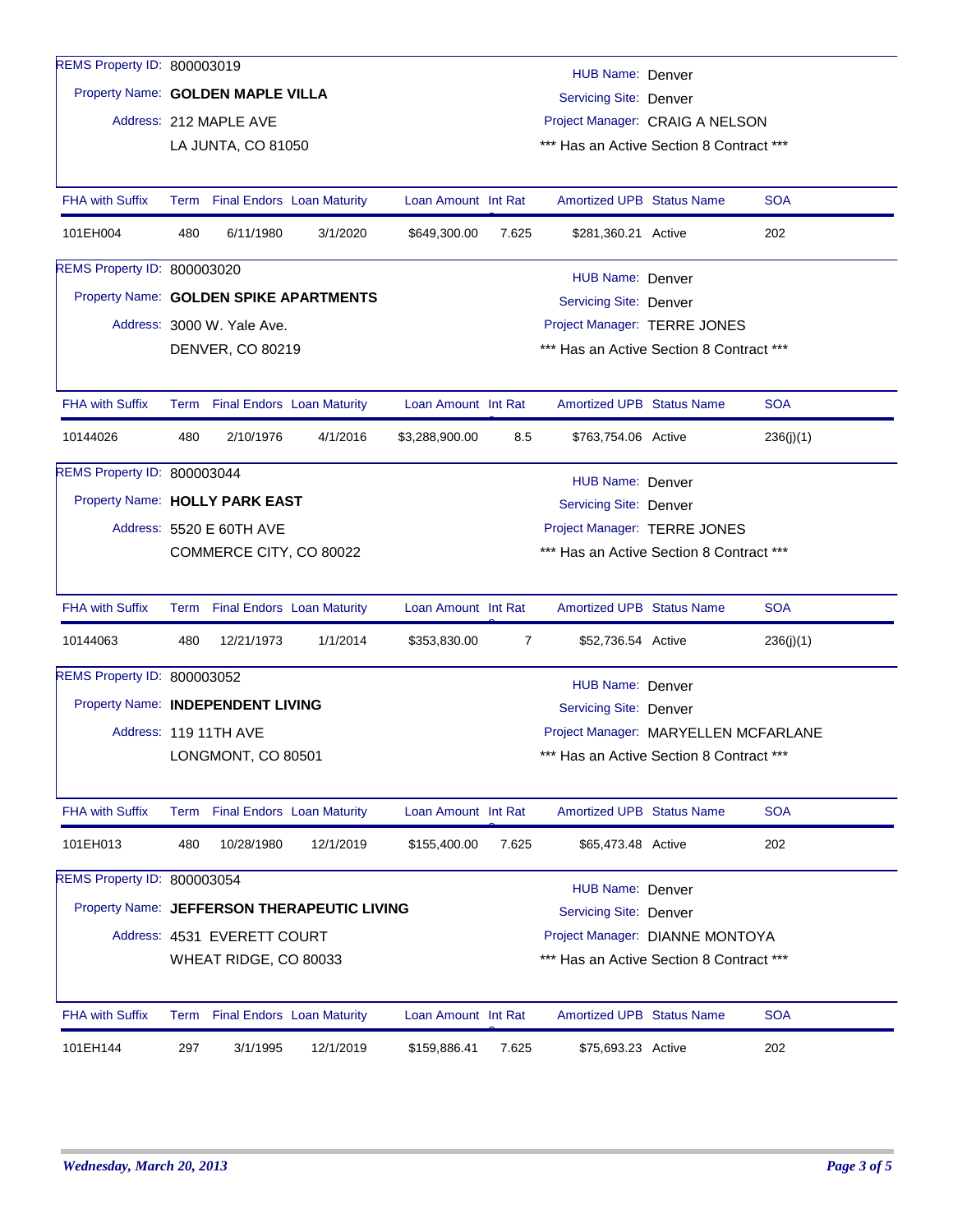| REMS Property ID: 800003086       |                                                                                             |                                   |          |                     |                                | HUB Name: Denver                                                                      |  |                                                    |  |  |
|-----------------------------------|---------------------------------------------------------------------------------------------|-----------------------------------|----------|---------------------|--------------------------------|---------------------------------------------------------------------------------------|--|----------------------------------------------------|--|--|
|                                   | Property Name: MALTESE CROSS MANOR<br>Servicing Site: Denver                                |                                   |          |                     |                                |                                                                                       |  |                                                    |  |  |
|                                   |                                                                                             | Address: 1590 YATES ST            |          |                     |                                | Project Manager: AUDREY A MAILES                                                      |  |                                                    |  |  |
|                                   | DENVER, CO 80204<br>*** Has an Active Section 8 Contract ***                                |                                   |          |                     |                                |                                                                                       |  |                                                    |  |  |
|                                   |                                                                                             |                                   |          |                     |                                |                                                                                       |  |                                                    |  |  |
| <b>FHA with Suffix</b>            |                                                                                             | Term Final Endors Loan Maturity   |          | Loan Amount Int Rat |                                | <b>Amortized UPB Status Name</b>                                                      |  | <b>SOA</b>                                         |  |  |
| 101SH010                          | 559                                                                                         | 4/1/1966                          | 2/1/2015 | \$1,789,000.00      | 3.625                          | \$134,976.64 Active                                                                   |  | 202                                                |  |  |
| REMS Property ID: 800003089       |                                                                                             |                                   |          |                     |                                | HUB Name: Denver                                                                      |  |                                                    |  |  |
| Property Name: MAPLE TERRACE      |                                                                                             |                                   |          |                     |                                | <b>Servicing Site: Denver</b>                                                         |  |                                                    |  |  |
|                                   |                                                                                             | Address: 574 E 23RD ST            |          |                     |                                | Project Manager: MARYELLEN MCFARLANE                                                  |  |                                                    |  |  |
|                                   |                                                                                             | LOVELAND, CO 80538                |          |                     |                                | *** Has an Active Section 8 Contract ***                                              |  |                                                    |  |  |
|                                   |                                                                                             |                                   |          |                     |                                |                                                                                       |  |                                                    |  |  |
| <b>FHA with Suffix</b>            |                                                                                             | Term Final Endors Loan Maturity   |          | Loan Amount Int Rat |                                | <b>Amortized UPB Status Name</b>                                                      |  | <b>SOA</b>                                         |  |  |
| 10144107                          | 480                                                                                         | 2/28/1975                         | 3/1/2015 | \$2,039,100.00      | $\overline{7}$                 | \$271,989.94 Active                                                                   |  | 236(j)(1)                                          |  |  |
| REMS Property ID: 800003090       |                                                                                             |                                   |          |                     |                                | HUB Name: Denver                                                                      |  |                                                    |  |  |
| Property Name: MARCELLA MANOR     |                                                                                             |                                   |          |                     |                                | Servicing Site: Denver                                                                |  |                                                    |  |  |
|                                   |                                                                                             |                                   |          |                     | Project Manager: ERIC D GARCIA |                                                                                       |  |                                                    |  |  |
|                                   | Address: 6555 SCHNEIDER WAY<br>*** Has an Active Section 8 Contract ***<br>ARVADA, CO 80004 |                                   |          |                     |                                |                                                                                       |  |                                                    |  |  |
|                                   |                                                                                             |                                   |          |                     |                                |                                                                                       |  |                                                    |  |  |
| <b>FHA with Suffix</b>            |                                                                                             | Term Final Endors Loan Maturity   |          | Loan Amount Int Rat |                                | <b>Amortized UPB Status Name</b>                                                      |  | <b>SOA</b>                                         |  |  |
| 10135213                          | 480                                                                                         | 9/21/1979                         | 8/1/2019 | \$4,442,900.00      | 7.25                           | \$1,727,845.67 Active                                                                 |  | 221(d)(4)MKT                                       |  |  |
| REMS Property ID: 800003101       |                                                                                             |                                   |          |                     |                                | <b>HUB Name: Denver</b>                                                               |  |                                                    |  |  |
| Property Name: MONTEREY PARK APTS |                                                                                             |                                   |          |                     |                                | Servicing Site: Denver                                                                |  |                                                    |  |  |
|                                   |                                                                                             | Address: 999 Bookcliff Ave Bldg C |          |                     |                                |                                                                                       |  |                                                    |  |  |
|                                   |                                                                                             | Grand Junction, CO 81501          |          |                     |                                | Project Manager: CRAIG A NELSON<br>*** Does NOT Have an Active Section 8 Contract *** |  |                                                    |  |  |
|                                   |                                                                                             |                                   |          |                     |                                |                                                                                       |  |                                                    |  |  |
| <b>FHA with Suffix</b>            |                                                                                             | Term Final Endors Loan Maturity   |          | Loan Amount Int Rat |                                | <b>Amortized UPB Status Name</b>                                                      |  | <b>SOA</b>                                         |  |  |
| 101SH007                          | 576                                                                                         | 7/1/1964                          | 8/1/2013 | \$460,000.00        | 3.625                          | \$3,923.08 Active                                                                     |  | 202                                                |  |  |
| REMS Property ID: 800003102       |                                                                                             |                                   |          |                     |                                |                                                                                       |  |                                                    |  |  |
|                                   | <b>HUB Name: Denver</b><br>Property Name: MONTEREY PARK WEST                                |                                   |          |                     |                                |                                                                                       |  |                                                    |  |  |
|                                   |                                                                                             |                                   |          |                     |                                | <b>Servicing Site: Denver</b><br>Project Manager: CRAIG A NELSON                      |  |                                                    |  |  |
|                                   |                                                                                             | Address: 999 BOOKCLIFF AVE        |          |                     |                                |                                                                                       |  |                                                    |  |  |
|                                   |                                                                                             | GRAND JUNCTION, CO 81501          |          |                     |                                |                                                                                       |  | *** Does NOT Have an Active Section 8 Contract *** |  |  |
| <b>FHA with Suffix</b>            | Term                                                                                        | <b>Final Endors</b> Loan Maturity |          | Loan Amount Int Rat |                                | <b>Amortized UPB Status Name</b>                                                      |  | <b>SOA</b>                                         |  |  |
| 10144032                          | 480                                                                                         | 2/22/1974                         | 2/1/2014 | \$1,500,000.00      | 7                              | \$90,290.57 Active                                                                    |  | 236(j)(1)                                          |  |  |